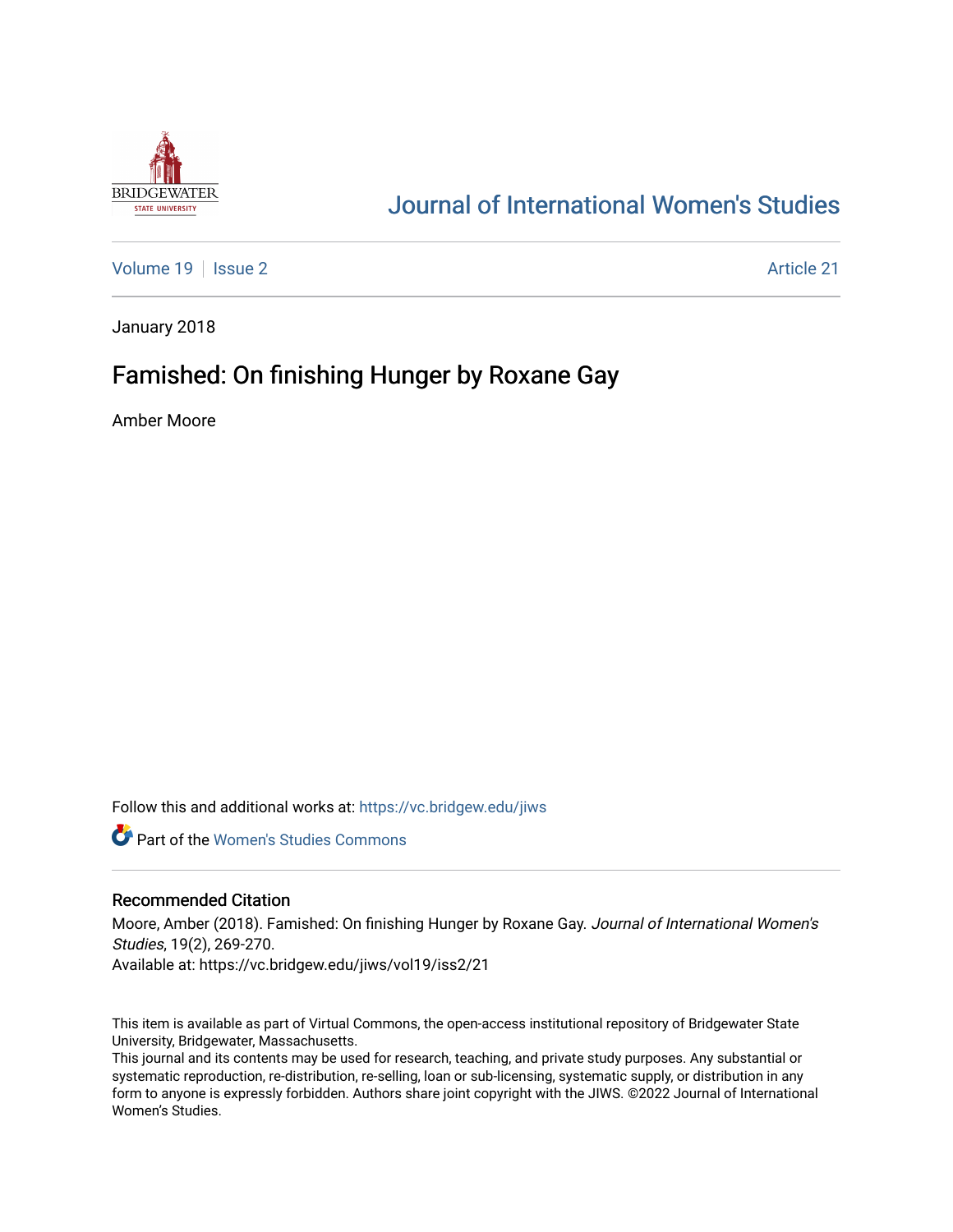#### Moore: Famished: On finishing Hunger by Roxane Gay

This journal and its contents may be used for research, teaching and private study purposes. Any substantial or systematic reproduction, re-distribution, re-selling, loan or sub-licensing, systematic supply or distribution in any form to anyone is expressly forbidden. ©2018 Journal of International Women's Studies.

### **Famished: On finishing** *Hunger* **by Roxane Gay**

By Amber Moore<sup>[1](#page-1-0)</sup>

### **Abstract**

This poem was written in response to Roxane Gay's extraordinary new memoir *Hunger: A memoir of (my) body* (2017), which explores her experience(s) with fatness and living with memories of sexual trauma. In reading this memoir, I was struck by Gay's unflinching confrontation of the violence she endured and current lived experiences, but also, how she uses her vulnerability as a site for resistance. After reading this book in one sitting, I was moved to respond; as such, my offering is the following piece where I aim to capture some of my immediate ruminations after reading the final lines.

*Keywords*: poetry, Roxane Gay, *hunger*, sexual trauma, fatness, memoir

#### **Introduction**

Roxane Gay's *Hunger: A memoir of (my) body* (2017) in many ways, gets right up and close to your ear, and in hot breaths that tickle your skin, relays stories lived of experiences through the body. The entire work feels like a friend is sitting with you and letting down their guard, telling stories from childhood all the way up to this moment. She addresses a brutal sexual assault in her youth, and how this experience influenced her relationship with her body from that point onward, as she has struggled with her weight ever since. As such, the book provides an unflinching portrayal of fatness, of 'losing control,' and how weight has impacted her comingof-age, how she moves through the world, is or is not seen, and how she thinks about cultural narratives about fatness.

I was initially drawn to this book because I heard it was a memoir about sexual assault. As a current PhD student studying literacy education, my dissertation project is aimed at exploring the potentially transformative power of sexual assault narratives in the literature classroom. As such, when I browsed Gay's new book in the Vancouver airport, I decided to take it with me en route to Toronto. What I didn't expect was to read it at a speed rivaling the plane; I tore through it in one sitting—no bathroom breaks. I was in tears by the end because while her story is wholly unique, it touches on so many issues that especially women experience, including gender violence, body image, shame, silences, and secrets. *This* is exactly what I want to share in a classroom—a story that comforts, confronts, and challenges me all at once. However, rather than flipping back through the book to start collecting my more usual academic notes, I pulled out my notebook and starting penning this poem—a piece that I hope captures how moved and compelled I was by it.

1

269

<span id="page-1-0"></span> $\overline{\phantom{a}}$ <sup>1</sup> Amber Moore is a PhD student at the University of British Columbia studying language and literacy education with the Faculty of Education. Her research interests include adolescent literacy, trauma literature, and feminist pedagogies. She also enjoys writing poetry and creative nonfiction.